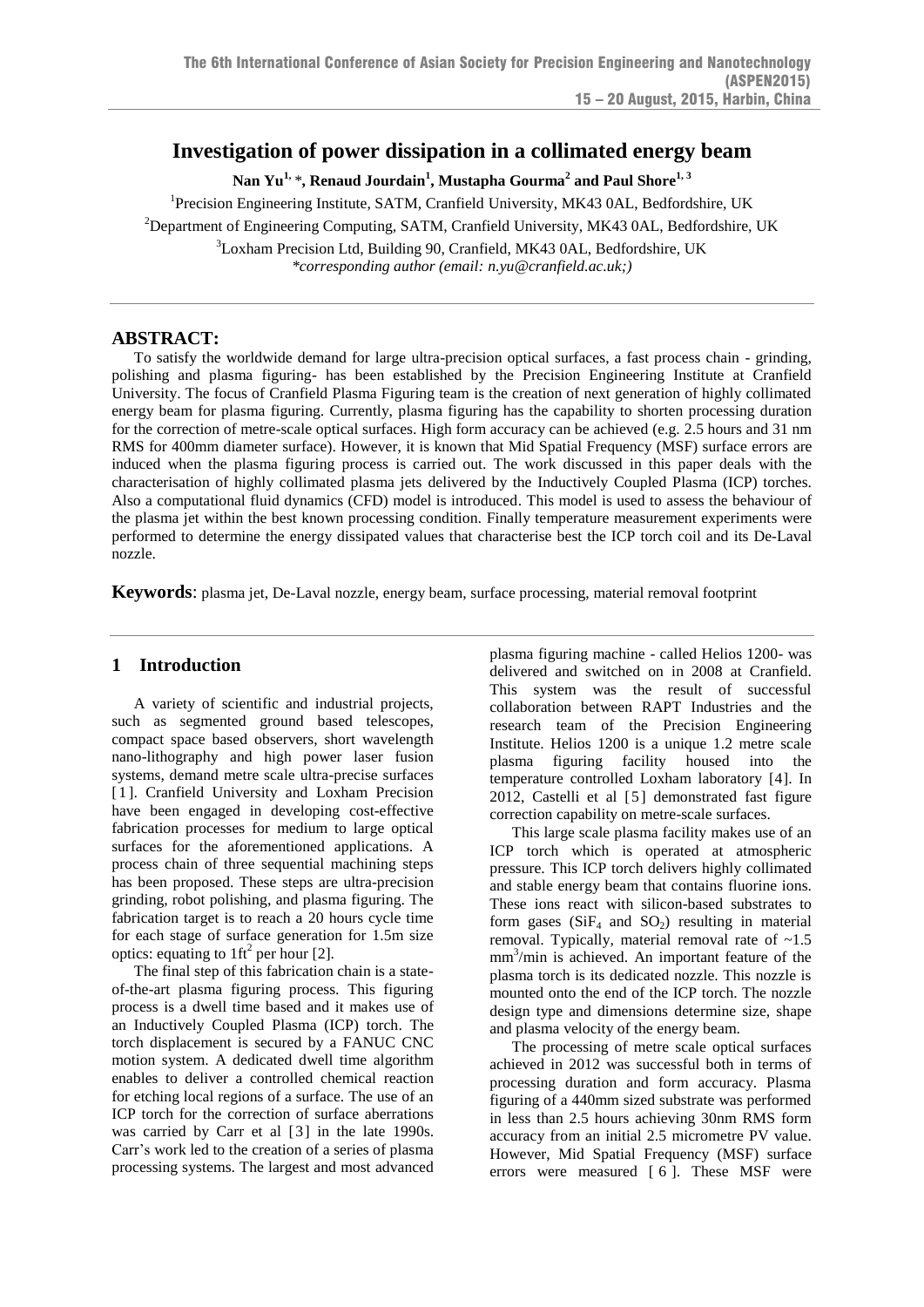characterised and correlated to the raster-scanning toolpath parameters and energy beam footprint.

The identified and undesired MSF surface errors needed to be addressed. Consequently, the use of smaller scale energy beams has been suggested [7]. The energy beam footprint achieved in the previous research is shown in Fig. 1. It can be seen that FWHM value is 12mm.



Fig. 1: Cross section of the removal footprint.

The purpose of the work presented in this paper is to advance the plasma figuring of optical surfaces through the creation of a range of energy beams. This objective will be achieved by a fundamental scientific understanding of ICP torches and associated nozzles. Ultimately this research aims at providing highly collimated energy beams characterized by a material removal footprint between 1mm and 5mm FWHM.

Numerical simulations of energy beams are considered essential to investigate and understand the dynamic of the energy beam flow. Works of other research groups have focused on the magneto-hydrodynamics of the plasma within the plasma core.

This paper describes work carried out to create a robust CFD model and to analysis the power dissipation through the torch. The model described in section two enables to predict the behaviour of the energy beam. Therefore the power dissipation analysis is detailed in section three where an attempt is made to derive the energy beam temperature from the correlation between CFD results and experimental measurements. The calculations of different power dissipation items in section four enables establish the energetic balance.

## **2 CFD simulation**

CFD simulations were carried out using the commercial software FLUENT [ 8 ]. This CFD package was utilized for the investigation of the aerodynamic behaviour of the RF plasma jet of the energy beam. From a numerical viewpoint the torch modelling is made of two domains. The first domain is a region of intense EM fields where Magnetohydro dynamic calculation is needed. And the second domain is the nozzle-substrate region.



<span id="page-1-1"></span>Fig. 2: ICP torch with substrate (numerical domains mentioned)

This CFD investigation focused on the second domain. This domain is characterised by transportation and etching regions. Authors called this media the High Temperature Gas (HTG) throughout this paper.

#### **2.1 Modelling hypothesis**

The main modelling assumptions adopted are:

- 1. HTG flow is axisymmetric, and turbulent;
- 2. The effect of EM fields is negligible;
- 3. Viscous dissipation is taken into account;
- 4. Local Thermal Equilibrium is achieved;
- 5. The HTG is both thermally expansible and mechanically incompressible.

### **2.2 Governing equations**

We have considered a steady state regime with 2D axisymmetric model based on a HTG that is governed by the Navier-Stokes momentum equation as Eq. (1), conservation of mass as Eq. (2) and (3) and energy transport as Eq. (4).

$$
\frac{\partial(\rho v_z)}{\partial z} + \frac{1}{r} \frac{\partial(\rho r v_r)}{\partial r} = 0 \tag{1}
$$

$$
\rho \left[ \frac{\partial v_z}{\partial z} v_z + \frac{\partial v_z}{\partial r} v_r \right] = -\frac{\partial p}{\partial z} + \frac{\partial}{\partial z} \left[ \mu \left( 2 \frac{\partial v_z}{\partial z} \right) \right] + \frac{1}{r} \frac{\partial}{\partial r} \left[ \mu r \left( \frac{\partial v_r}{\partial z} + \frac{\partial v_z}{\partial r} \right) \right]
$$
\n(2)

$$
\rho \left[ \frac{\partial v_r}{\partial r} v_r + \frac{\partial v_r}{\partial z} v_z \right] = -\frac{\partial p}{\partial r} + \frac{\partial}{\partial r} \left[ \mu \left( 2 \frac{\partial v_r}{\partial r} \right) \right] + \frac{\partial}{\partial z} \left[ \mu \left( \frac{\partial v_r}{\partial z} + \frac{\partial v_z}{\partial r} \right) \right] + \frac{2\mu}{r} \left( \frac{\partial v_r}{\partial r} - \frac{v_r}{r} \right)
$$
(3)

$$
\rho \left[ \frac{\partial h}{\partial r} v_r + \frac{\partial h}{\partial z} v_z \right] = \frac{\partial}{\partial z} \left( \frac{\lambda}{c_p} \frac{\partial h}{\partial z} \right) + \frac{1}{r} \frac{\partial}{\partial r} \left( r \frac{\lambda}{c_p} \frac{\partial h}{\partial r} \right) +
$$
  
\n
$$
U_P - U_R + U_C
$$
\n(4)

where  $\rho$  is the gas density, while  $v_z$  and  $v_r$ stand for the gas velocity in axial and radial directions, respectively; p is the pressure in the nozzle and  $\mu$  is the viscosity;  $c_p$  is the specific heat at a constant pressure,  $\lambda$  is the thermal conductivity and h is static enthalpy.

<span id="page-1-0"></span>For ideal incompressible gas, the static enthalpy  $h = \sum_j Y_j h_j$ , where  $Y_j$  is the local mass fraction of species j, and h is the enthalpy of species j .  $U_P$ ,  $U_R$ ,  $U_C$  are local plasma energy dissipation rate -Joule heating rate-, volumetric radiation heat losses -Radiation losses per unit volume-, and heat of chemical reaction,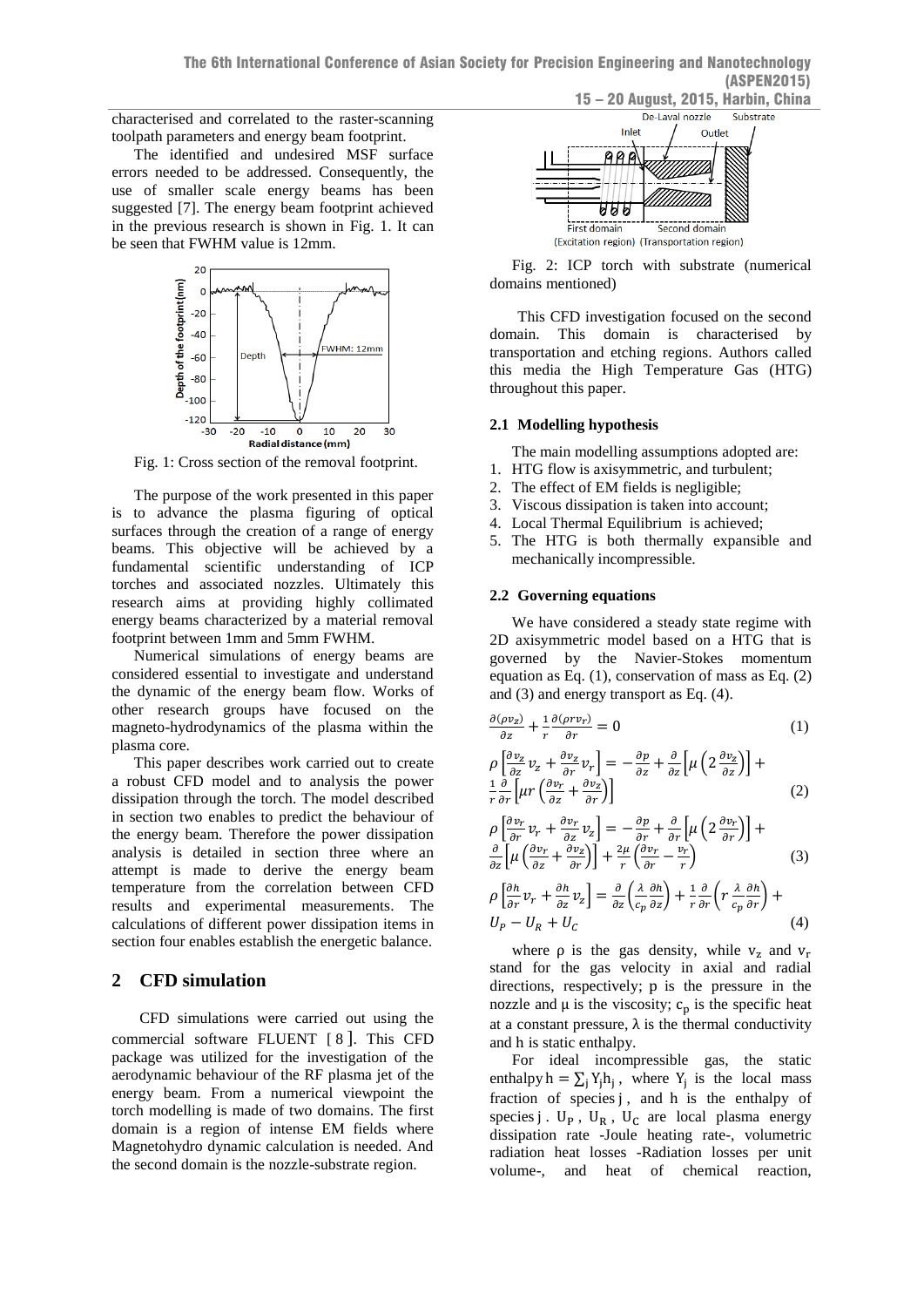respectively. In the case of present work, using the hypothesis mentioned above,  $U_P$  and  $U_C$  is counted as 0.

### **2.3 Turbulence characteristics**

In the case of the present work, the temperature of the HTG is below 5000 Kelvin [9]. Then the HTG jets' turbulent behaviour is described using the standard  $k - \varepsilon$  scheme [10]. For computing Reynolds stresses two additional transport equations were solved. Kinetic turbulent energy k and its dissipation rate  $\varepsilon$  equations are shown in Eq. (5) and Eq. (6).

$$
\frac{\partial(\rho k u_i)}{\partial x_i} = \frac{\partial}{\partial x_j} \left[ \left( \mu + \frac{\mu_t}{\sigma_k} \right) \frac{\partial k}{\partial x_j} \right] + G_k - \rho \varepsilon \tag{5}
$$

$$
\frac{\partial(\rho \varepsilon u_i)}{\partial x_i} = \frac{\partial}{\partial x_j} \left[ \left( \mu + \frac{\mu_t}{\sigma_{\varepsilon}} \right) \frac{\partial \varepsilon}{\partial x_j} \right] + C_{1\varepsilon} \frac{\varepsilon G_k}{k} - C_{2\varepsilon} \frac{\rho \varepsilon^2}{k} \tag{6}
$$

The quantities of  $C_{1\epsilon}$ ,  $C_{2\epsilon}$ ,  $\sigma_k$  and  $\sigma_{\epsilon}$  are empirical constants [\[8\]](#page-1-0). The turbulent viscosity  $\mu_t$ involves a constant  $c_u=0.09$  and is derived from k and ε.

### **2.4 Experimental BC and numerical procedure**

In our computational domain, the HTG was a mixture of argon and  $0.4\%$  SF<sub>6</sub>. This gas mixture is fed into the nozzle through the upper aperture and it flows downward in an axisymmetric manner. From this aperture, the input radial parameters include: flow velocity profile, temperature profile, and pressure. The input temperature of the upper aperture ranges from 1000 to 6500 Kelvin as supported by the measurement of O'Brien [\[9\]](#page-2-0). For the sake of simplicity, the temperature of both the Fused Silica substrate and the nozzle are set to 400 Kelvin. The static pressure in the processing chamber is set 101325 Pa (outlet side). Also, the gas temperature of the chamber is 300 Kelvin.

The dimensions of the De-Laval nozzle and the standoff distance between the nozzle and the substrate are displayed below.



Fig. 3: Nozzle geometry (unit: mm).

### **3 Estimation of energy dissipation**

Through this section, the authors aim to establish the energy balance of the ICP torch and determine the energy absorbed by the coolant.

<span id="page-2-0"></span>[Fig. 4](#page-2-1) illustrates the Plasma Delivery System (PDS) under scrutiny. RF power is provided to the PDS -RF generator, ICP torch and capacitors- to create and maintain the energy beam. This RF power -Forwarded Power (FP) - is consumed by coolants, argon gas flow, and radiation. The global rate of energy balance is:

$$
\Delta E_{FP} = \Delta E_{\text{ coolant}} + \Delta E_{\text{argon}} + \Delta E_{\text{radiation}} \tag{7}
$$

where  $\Delta E$  coolant is the rate of energy dissipated by the coolants;  $\Delta E_{\text{areon}}$  is the rate of energy dissipated by the beam; ∆E radiation is the rate of energy dissipated due to radiations absorbed by surrounding air and the aluminium trumpet.



<span id="page-2-1"></span>Fig. 4: Schematic of the PDS

This energy rate balance will be investigated through experimental work and calculations. The experiment focuses on temperature of the coolants and is detailed in the next section.

#### **3.1 Energy dissipated by coolants**

#### **3.1.1.** Experimental set-up

The coolant is used to prevent the oxidation of the coil and the melting of the copper nozzle when the plasma is ignited. The recommended temperature of the coolant is about 20℃. Coolant flows into two main torch components: coil excitation region- and nozzle -transportation region- [\(Fig. 2\)](#page-1-1). [Fig. 5](#page-3-0) illustrates the coolants' distribution.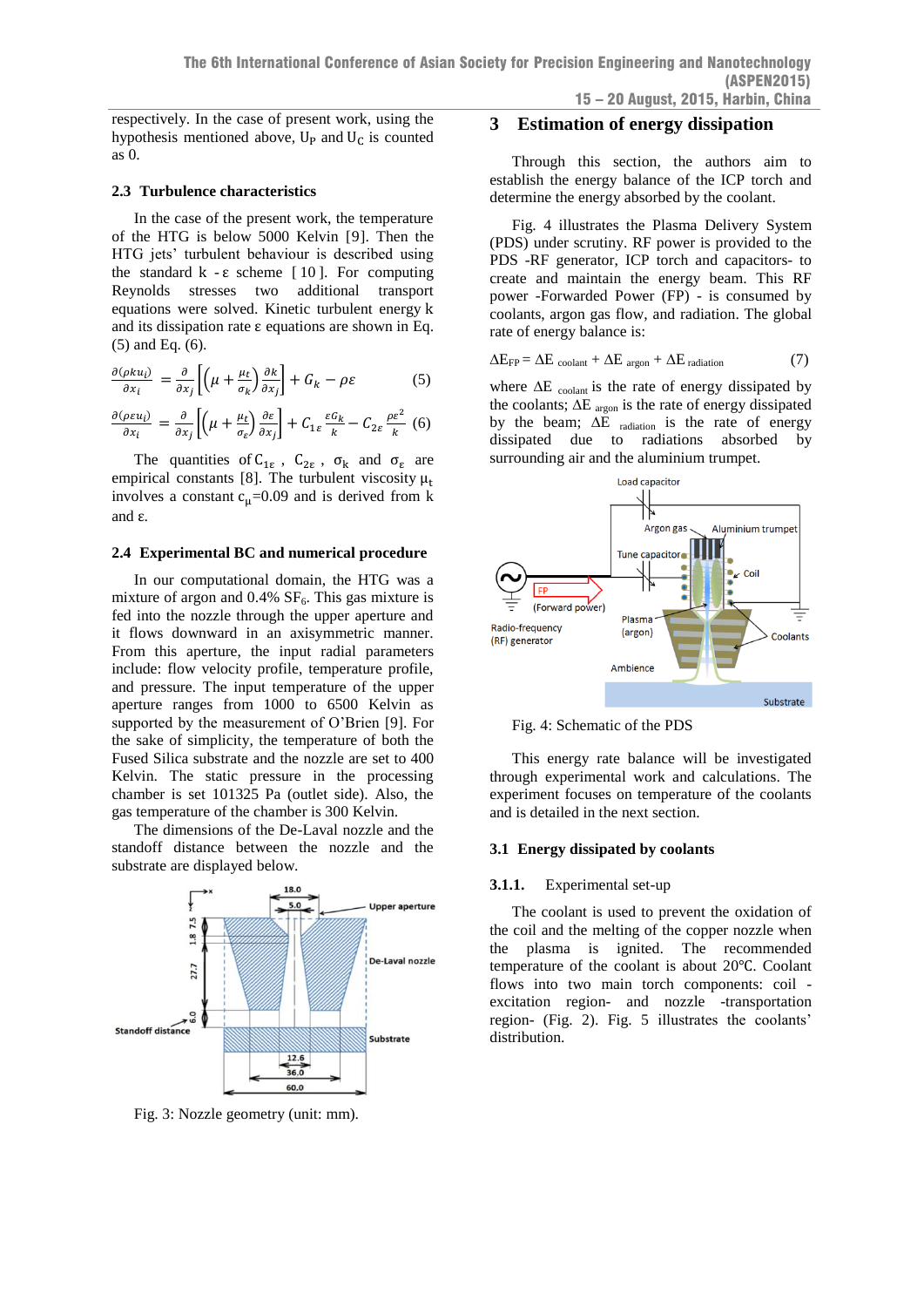

<span id="page-3-0"></span>Fig. 5: Schematic of the coolant distribution. (Flow rates were measured using Platon NGX flowmeter)

The supply coolant is divided into two tributaries. The first tributary -navy colour- cooled the torch coil. This flow rate is set to 0.102 GPM  $(386.6 \text{ cm}^3/\text{min})$ . The torch nozzle is cooled down by the second tributary of this coolant circuit -cyan colour- . This flow rate is 0.314 GPM (1187  $\text{cm}^3/\text{min}$ ). The chilling coolant is a mixture of water/ethylene glycol (50/50).

### **3.1.2.** Measurements of coolants' temperature

RTDs - OMEGAFILM PT100- were used for these experiments. The RTDs temperature range is from -70 $\degree$ C to 500 $\degree$ C with a sensitivity of 0.39% K<sup>-1</sup>. National Instrument Data acquisition (DAQ) device was used to log the data. All RTDs were calibrated in the icy water and boiling water (zero and hundred degree Celsius). The nonlinearity correction parameter found was 0.385% per 100℃. The measurement uncertainty of these RTDs was down to  $0.001 \text{ °C}$  (0.1% at 0°C).

The RTDs were used to measure the coolants' temperature of both inlet -Total supply- and outlet - Total return-, (see [Fig. 5\)](#page-3-0). The Forward Power (FP) was increased from 0 watt to 700 watts through incremental steps of 100 watts every 3 minutes.

Temperature measurements logs are displayed in [Fig. 6.](#page-3-1) The black curve is the inlet coolant temperature, while the green curve is the outlet coolant temperature. The temperature of inlet coolant varies from 18.2 ℃ to 21.1℃, which is attributed to the regular cycle of the main chiller.



<span id="page-3-1"></span>Fig. 6: Temperature logs of the coolants

### **3.1.3.** Temperature difference (TD)

The TD between the inlet and outlet coolant of the torch assembly can be calculated by subtraction

(Total return - Total supply). The TD result of each forward power steps is displayed in [Fig. 7.](#page-3-2) 



<span id="page-3-2"></span>Fig. 7: TD of the coolants through ICP torch

The result above enables to correlate FP and TD values as shown in [Fig. 8.](#page-3-3)

![](_page_3_Figure_16.jpeg)

<span id="page-3-3"></span>Fig. 8: Correlation between FP and TD values

### **3.1.4.** Energy absorbed by coolants

For a FP value set to 700 watts -steady state condition- the energy absorbed by coolants can be calculated by Eq. (8).

$$
\Delta E_{\text{coolant}} = C_c v_c \Delta T \tag{8}
$$

where  $C_c = 3.14$  kJ/(kg K) is the specific heat capacity of coolant, (A 50/50 mixture by mass ethylene glycol has a specific heat capacity of three quarters of pure water);  $v_c = 1055.7035 \text{ kg/m}^3 \text{ x}$ 1.558 l/min = 1.6448 kg/ min is the flow rate;  $\Delta T$ = 4.55K is the TD value of coolants.

Substituting these values into equation (8), the rate of dissipated energy by the coolants is 23.24 kJ/min (387.35 watts). So the dissipated energy rate -total energy input divided by torch coolants- is 55.34%.

#### **3.2 Energy dissipated by argon gas**

**3.2.1** Temperature of the HTG in De-Laval nozzle

The average temperature of the HTG in this domain is 912.25 K (Calculates the volumeweighted average on a 3D equivalent location).

Also the calculated distributions for Mach number, temperature in the domain are illustrated in [Fig. 9.](#page-4-0) x-axis is radial distance from the symmetric line, and z-axis is axial distance along the symmetric line. The Mach number reaches the value of 0.56 in the bottle neck of the nozzle. This velocity is still subsonic as expected.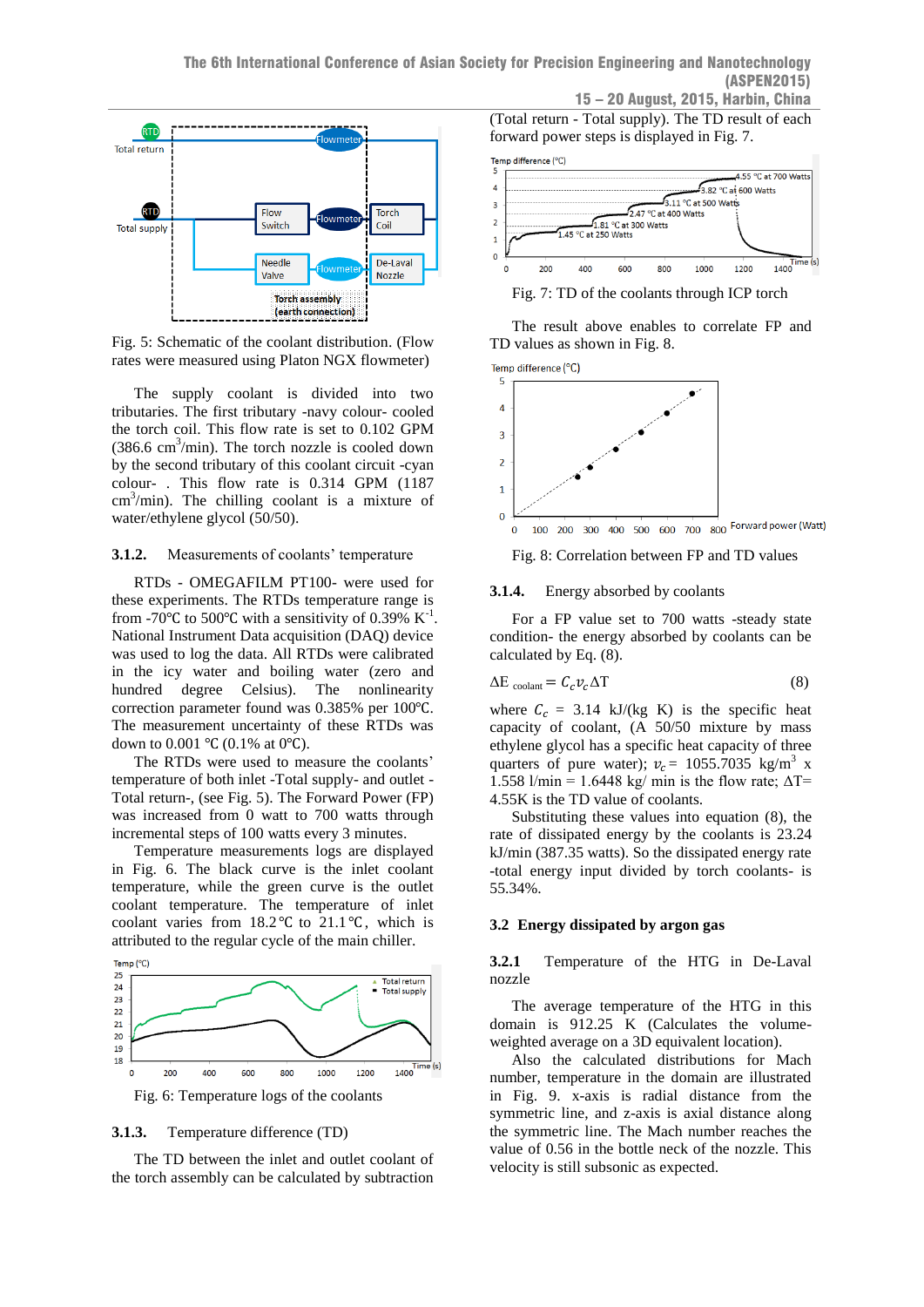![](_page_4_Figure_1.jpeg)

<span id="page-4-0"></span>Fig. 9: Calculated distribution of the Mach number (left), temperature of HTG (right).

**3.2.2** Derivation of plasma average temperature value

Based on the linear correlation between the FP and TD values, the authors have extrapolated TD value for the nominal processing FP value. Thus the deduced energy loss rate by the coolant for a 1200 watts FP is estimated to 664 watts. Also the energy absorbed by the argon gas can be calculated through Eq. (9)

$$
E_{\text{argon}} = \int_{T_{room}}^{T} (C_a v_a) dT \tag{9}
$$

where  $v_a = 22$  l/min (= 0.015576 mol s<sup>-1</sup>) is the gas flow rate, and  $C_a$  (J mol<sup>-1</sup> K<sup>-1</sup>) is the specific heat capacity of argon gas given as a function of the temperature of plasma [11], shown as Eq. (10):

$$
C_{p\, argon} = 20.8 - 3.2 \times 10^{-5} \text{T} + 5.2 \times 10^{-8} \text{T}^2 \tag{10}
$$

The dissipated energy rate from the argon heating can be integrated using Eq. (10):

$$
\mathrm{E_{\text{argon}}} = \nu_a (6090.5 + 20.79 \mathrm{T} - 1.6 \times 10^{-5} \mathrm{T}^2 + 1.72 \times 10^{-8} \mathrm{T}^3) \tag{11}
$$

<span id="page-4-1"></span>The fraction of the radiation losses in the total energy balance of ICP torch varied in a wide range: from 8% to 32% [12]. According to Eq.  $(7)$ , the E  $_{\text{argon}}$  can be derived. This result is 13% to 37% of the FP. Then the average temperature of plasma was estimated through Eq. (11). Values range from 481.8K to 1370K.

**3.2.3** Estimation of energy dissipated from argon gas

The rate of energy dissipated by argon gas is 394.2 watts when the average temperature of argon is 912.25K (CFD result).

#### **3.3 Energy dissipated by radiation(estimated)**

The average temperature of the argon gas was calculated as 912.25K through the CFD model. This result is within the range of predicted gas temperatures mentioned in section 3.2.2 (481.8K to 1370K). That previous result was based on the energy dissipation experiment. However, the radiation losses value in [\[12\]](#page-4-1) is not accurate enough for the overall energy dissipation estimation. The radiative energy dissipated in the present research consists of two parts: excitation region and transportation region [\(Fig. 10\)](#page-4-2).

![](_page_4_Figure_16.jpeg)

<span id="page-4-2"></span>Fig. 10: Radiation regions of the ICP torch

## **3.3.1** Radiation in excitation region

For the radiation in the excitation region, both Wilbers [13] and Benoy [14] calculated the radiative loss under atmospheric plasma condition as a function of temperature (3000K to 12000K). In the present study, the plasma temperature in the ICP torch is estimated to 10000K [\[9\]](#page-2-0). Therefore, the estimated radiative energy dissipated rate in the torch tube ranges from 70 watts to 200 watts, depending on the radius distance from the torch axis.

### **3.3.2** Radiation in transportation region

The radiative energy dissipated rate in the transportation region can be estimated based on Stefan-Boltzmann law. The radiation energy loss rate can be achieved as 41 watts by Eq. (12).

$$
E_{\text{radiation}} = e \sigma A (T^4 - T_c^4) \tag{12}
$$

where *e* is emissivity (= 0.8 from [\[12\]](#page-4-1)),  $\sigma$  is Stefan's constant  $(5.6703 \times 10^{-8} \text{ watt/m}^2 \text{K}^4)$ , A is radiating area  $(1.32 \times 10^{-3} \text{ m}^3)$  for the axissymmetric wall of the nozzle), T is average temperature of plasma in the nozzle (912.25K), and  $T_c$  is the temperature of nozzle wall (400K).

### **3.3.3** Total radiation energy

The range of total radiative energy dissipated rate is from 111 watts up to 241 watts, which is 9.25% to 20.1% of FP. This calculation is also within the range of [12].

## **4 Discussion**

In this paper, the percentage of energy dissipated by the coolants is 55.34% (664 watts). This result obtained through experiment and measurements which are qualify as a robust method.

The percentage of energy dissipated by heating the argon gas -calculated through the CFD results- is 32.85% (394.2 watts).

The percentage of energy dissipated by radiation is less robust. The radiations from plasma –excitation